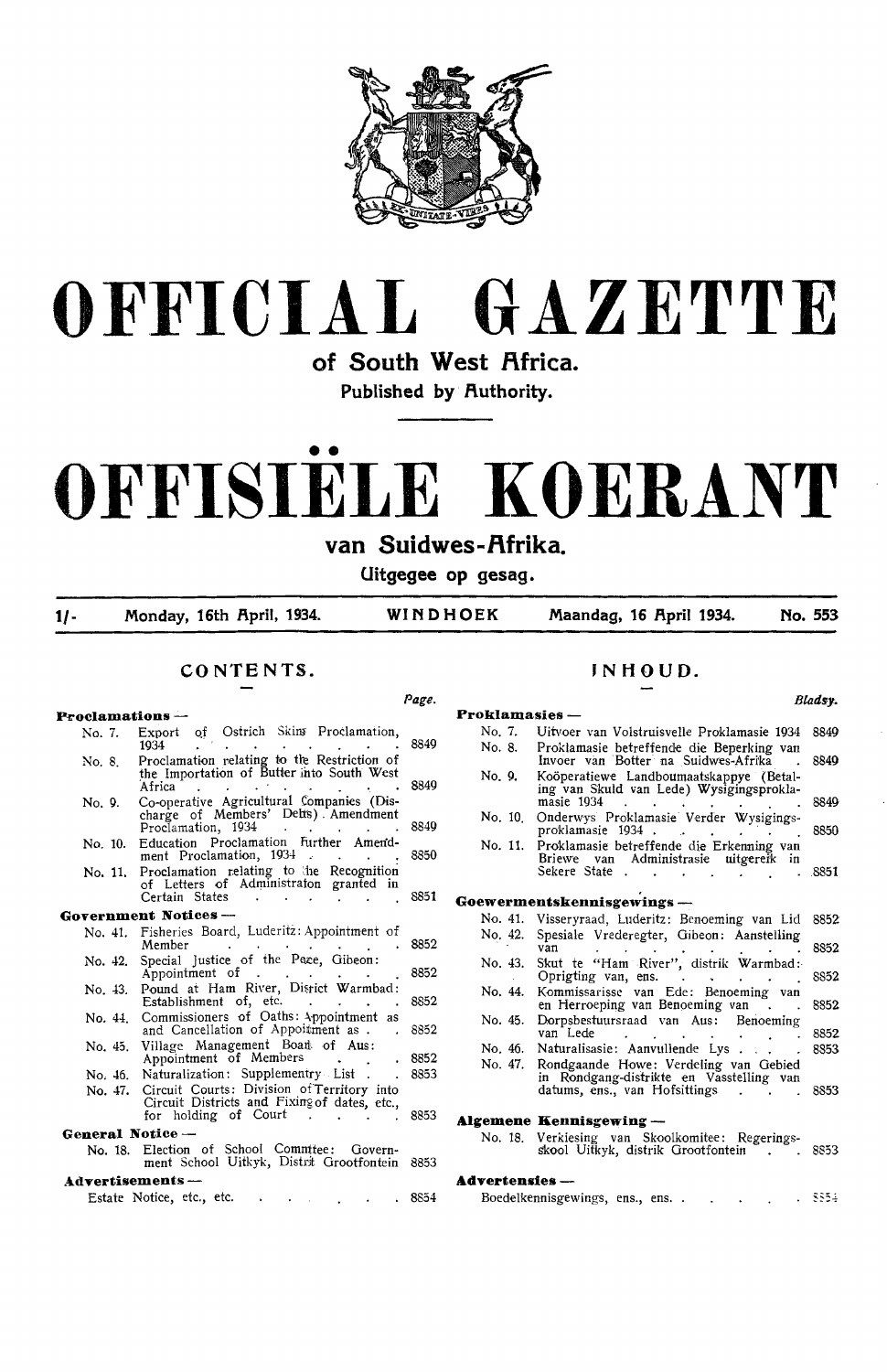#### **BY** HIS HONOUR DAVID GIDEON CONRADIE, ADMINISTRATOR OF SOUTH WEST AFRICA.

No. 7 of 1934.)

Under and by virtue of the powers in me vested by sub-section (2) of section two of the Ostrich Skins Export Control Ordinance, 1929 (Ordinance No. 2 of 1929), I do hereby proclaim, declare and make known that as from<br>the date of commencement of this Proclamation the fee payable for a permit authorising the export of ostrich skins shall be ten shillings in respect of every skin authorised to be exported by such permit.

Proclamation No. 12 dated the eleventh day of May, 1932, is hereby repealed.

#### GOD' SAVE THE KING.

Given under my hand and seal at Windhoek this twentyninth day of March, 1934.

> D. G. CONRADIE. Administrator.

#### No. 8 of 1934.)

Under and by virtue of the powers vested in me by Section *twenty-three* of the Dairy Industry Control Ordinance, 1931 (Ordinance No. 16 of 1931), and in pursuance of the recommendation made by the Dairy Industry Control Board, I do hereby proclaim, declare and make known that from and after We date of promulgation of this Proclamation, the importation of butter into South West Africa save and except butter from the Union of South Africa, Bechuanaland Protectorate, Southern and Northern Rhodesia and Swaziland, shall be prohibited except under licence granted by the Administrator for such' quantities during \_such period and on such conditions as the Administrator may in his discretion determine.

Provided that the prohibition imposed by this Proclamation shall not apply to any butter which has prior to the date of publication of this Proclamation, been shipped or despatched to a destination in South West Africa from any place outside South West Africa.

#### OOD SAVE THE KING.

Given under my hand and seal at Windhoek this twentyninth day of March, 1934.

> D. G. CONRADIE, Administrator.

#### No. 9 of 1934.J

WHEREAS it is expedient further to amend the law relating to co-operative agricultural companies, formed and registered for the purposes of the Co-operative Agricultural Companies (Discharge of Members' Debts) Proclamation, 1930 (Proclamation No. 21 of 1930), and to make provision for a<br>further extension of the period of repayment of debts owing to such' com'Panies in respect of loans granted under the provisions of the said Proclamation, as a measure of relief for members of such companies, who, owing to the prevailing financial depression are unable to make payments of capital due by them to the said companies;

NOW THEREFORE, under and by virtue of the powers in me vested, I do hereby proclaim, declare and make known<br>as follows:—

1. The expression "the principal Proclamation" shall mean the Co-operative Agricultural Companies (Discharge of Members' Debts) Proclamation, 1930 (Proclamation No. 21 of 1930), as amended by the Co-operative Agricultural Com-panies (Amendment and Consolidation of Members' Debts) Proclamation, 1933, and any expression used in this Proclamation to which a-meaning has been assigned in the principal Proclamation shall bear the meaning which has been so assigned.

#### **PROKLAMASTES**

#### VAN SY EDELE DAVID GIDEON CONRADIE, ADMINISTRATEUR VAN SUIDWES-AFRIKA.

No. 7 van 1934;]

Ingevolge en kragtens die bevoegdheid my ver- leen by subartikel (2) van artikel\_ *twee* van die Ordonnansie op die kontrole van die Uitvoser van Volstruisvelle 1929 (Ordonnansie No. 2 van 1929), proklameer, verklaar en maak ek hiermee bekend dat vanaf die d<sub>eatum</sub> van die inwerkingtreding van hierdie Proklamasie die fooi, wat betaalbaar is vir 'n permit wat die uitvoer van volstruisvelle autoriseer. tien sjielings sal wees ten opsigte van elke vel waaromtrent deur sodanige permit autorisasie v $\hat{w}_r$  uitvoer verleen is.

Proklamasie No. 12, gedagteken die elfde dag van Mei 1932, word h"ierby herroep.

### GOD BEHOEDE DIE KONING.

Gegee onder my hand en see! te Windhoek op hierdie negen-en-twintigste dag van Maart 1934.

> D. 0. CONRADIE, Admi:iistraieur.

#### No. 8 van 1934.)

lngevolge en kragtens die bevoegdheid my ver-<br>leen by Artikel *drie-en-twintig* van die Ordonnansie op die Beheer van die Suiwelnywerheid 1931 (Ordonnansie No. 16<br>van 1931) en 'na aanleiding van clie aanbeveling deur die Raad van Toesig op die Suiwelnywerheid verklaar, proklameer en maak ek hrermee bekend, dat vanaf en na die datum van hierdie Proklamasie, die invoe~- van batter na Suidwes-Afrika behalwe hotter van die Unie \'an Suid-Afrika, Betsjoeanaland Protektoraat, Suid- en Noot d-Rhodesie en Swasiland belet sal word, behalwe waar die Administrateur onder 'n lisensie vergunning daartoe verleen het en wel vir die hoeveelheid gedurende die tydperk en op die voorwaardes wat die<br>Administrateur volgens goedvinde mag bepaal.

Met dien verstande dat die verbocl deur hierdie Proklamasie opgelê nie van toepassing sal wees nie op botter, wat<br>voor die datum van publikasie van hierdie Proklamasie na<br>Suidwes-Afrika verskeep of verstuur is van enige plek buite Suidwes-Afrika.

#### GOD BEHOEDE DIE KONING.

Gegee onder my hand en see! te Windhoek op hierdie negen-en-twintigste dag van Maart 1934.

D. 0. CONRADIE,

Administrateur.

No. 9 van 1934.]

NADEMAAL dit wenslik is om die wet met betrekking tot die Kooperatiewe Landboumaatskappye, gevorm en geregistreer vir die doeleindes van die Koöperatiewe Landboumaatskappye ( Betaling van Skuld van Lede) Proklamasie 1930 (Proklamasie No. 21 van 1930), verder te wysig en om Yoorsiening te maak vir 'n verdere verlenging van die tydperk<br>van terugbetaling van skulde verskuldig aan sodanige maatskappye ten opsigte van lenings toegestaan kragtens voor-<br>melde Proklamasie, om die lede van sodanige maatskappye verligting te verskaf, wat, weens die heersende finansiele depressie, nie in staat is om kapitaal deur hulle aan voor- melde maatskappye verskuldig, terug te betaal nie;

SO IS DIT dat ek, ingevolge en kragtens die bevoegdh'eid my verleen, hierby proklameer, ve<del>r</del>klaar en bekend-<br>maak as volg:—

1. Die uitdrukking "die Hoofproklamasie" beteken die Koöperatiewe Landboumaatskappye (Betaling van Skuld van<br>Lede) Proklamasie 1930 (Proklamasie No. 21 van 1930).<br>soos gewysig\_by\_die\_Koöperatiewe\_Landboumaatskappye (Wysiging en Konsolidasie van Skuld van Lede) Proklamasie 1933, en enige uitdrukking wat in hierdie Proklamasie gebruik word en waaraan in die Hoofproklamasie 'n betekenis toegeken is, het die betekenis wat aldus daaraan toegeken is.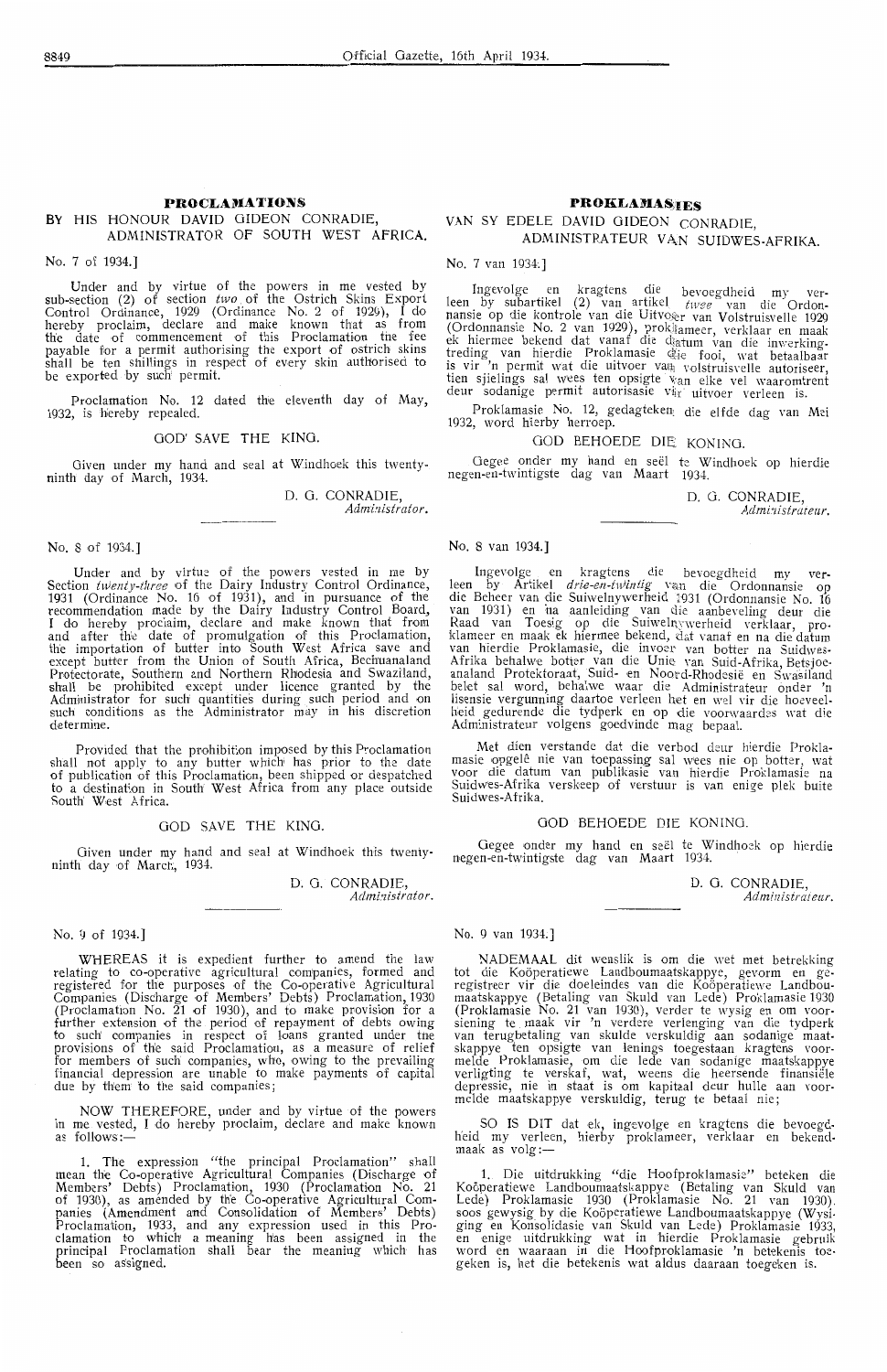2. Notwithstanding anything contained in the principal Proclamation, all debts owing to any co-operative agricultural company formed and registered for the purposes of the principal Proclamation (hereinafter called "such company") in respect of loans granted under the provisions of the said Proclamation, shall hereafter be payable on the following conditions-

- ( a) Up to and including the first day of January, 1935, interest shall in any event *be* paid as provided in tne principal Proclamation, on the capital amount lent at the rate of six per cent. per annum, but with the approval of the Bank, the concessions contained . in the succeeding sub-sections may be granted by such com-<br>panies to their members with regard to the repayment of capital.
- (b) No instalment of capital shall be payable until the first day of July, 1935.
- (c) From and including the said date capital and interest<br>as aforesaid shall be payable in thirteen equal instalments, on the first day of January and the first day of July in each year.

3. Save in so far as special provision is made by this Proclamation, loans made by such companies to their members shall continue to be governed in all other respects by the provisions of the principal Proclamation.

4. This Proclamation may be cited as the Co-operative Agricultural Companies (Discharge of Members' Debts) Amendment Proclamation, 1934.

#### GOD SAVE THE KING.

Given under my hand and seal at Windhoek this fourth day of April, 1934.

> D. G. CONRADIE, *Administrator.*

#### No. 10 of 1934.]

WHEREAS it is desirable further *to* amend the law relating to public education;

NOW THEREFORE, under and by virtue of the powers in me vested, I do hereby proclaim, declare and make known<br>as follows:—

**1. In** this Proclamation the expression "the **principal**  Proclamation" means the Education Proclamation, 1926 (Pro-clamation No. 16 of 1926 ), as amended by the Education Proclamation Amendment Proclamation, 1927 (Proclamation No. 24 of 1927), the Education Proclamation Further Amendment Proclamation, 1931 (Proclamation No. 38 of 1931), and the Education Proclamation Amendment Proclamation; 1933 (Proclamation No. 12 of 1933).

2. Sub-section (1) of Section one hundred and twenty-two of the principal Proclamation is hereby amended-

- (a) by the insertion of the words "and Government Native Schools, respectively" after the words "Government Coloured Schools" where they occur therein;
- (b) by the insertion of the words "and native" after the word "coloured" in the last line thereof.

3. Section *one hundred and twenty-nine* of the principal Proclamation is hereby amended by the insertion of the words "Government Native School" after the words "Oover'nment Coloured School" in the first line thereof.

4. Section *one hundred and* thirty of the principal Proclamation is hereby amended by the insertion of the words "or Government Native School" after the words "Government Coloured School" in the first line thereof.

5. Section *one hundred and thirty-two* of the principal Proclamation is hereby amended by the insertion of the \\'ords ''or Government Native School" after the words "Government Coloured School" in the second line thereof.

6. Section one hundred and thirty-three of the principal Proclamation is hereby amended by the insertion of the words "or Government Native School" after the words "Government Coloured School" where they occur therein.

7. Section one hundred and thirty-four of the principal Proclamation is hereby amended by  $\frac{f_{\text{IR}}}{f_{\text{IR}}}$  instration of the words "or Government Native School" after the words "Government Coloured School" where they occur therein.

2. Ondanks die bepalings van die Hoofproklamasie is alle skulde, verskuldig aan enige Koöperatiewe Landboumaatskappy, gevorm en geregistreer vir die doeleindes van die Hoofproklarnasie (hierna "sodanige maatskappy" genoem) **ten**  opsigte van l•enings, toegestaan kragtens voormelde Proklamasie, hierna betaalbaar onder die volgende voorwaardes -

- (a) Tot en insluitende die eerste dag van Januarie 1935 word rente in enige geval betaal soos bepaal in die Hoofproklamasie op die kapitaalbedrag geleen teen 'n rente van ses persent. per jaar. Met die goedkeuring<br>van die Bank kan die konsessies, vervat in die volgende subartikel, egter deur sodanige maatskappye aan hulle lede toegestaan word met betrekking tot die terugbetaling van • kapitaal.
- (b) Geen paaiement van kapitaal is betaalbaar tot die eerste dag van Julie 1935 nie.
- (c) Vanaf en met inbegrip van voormelde datum is kapitaal en rente, soos bogemeld, betaalbaar. in dertien gelyke paaiemente op die eerste dag van Januarie **en** die eerste dag van Julie in elke jaar.

3. Behalwe waar spesiale voorsiening deur hierdie Proklamasie gemaak word, word lenings verstrek deur sodanige maatskappye aan hulle lede verder in alle opsigte gereël deur die bepalings van die Hoofproklamasie.

4. Hierdie Proklamasie kan aangehaal word as die **Ko**öperatiewe Landboumaatskappye (Betaling van Skuld van Lede) Wysigingsproklamasie 1934.

#### GOD BEHOEDE DIE KONING.

Gegee onder my hand en seël te Windhoek op hierdie rierde dag van April 1934.

> D. 0. CONRADIE, *Administrate.ur.*

No. 10 van 1934.]

NADEMAAL dit wenslik is om die wet betreffende openbaar onderwys verder te wysig;

SO IS DIT dat ek, ingevolge en kragtens die bevoegdheid my verleen, hierby proklameer, verklaar en bekend-<br>maak as volg:—

1. In hierdie Proklamasie beteken die uitdrukking "die Hoofproklamasie" die Onderwys Proklamasie, 1926 (Proklamasie No. 16 van 1926), soos gewysig by die Onderwys Proklamasie Wysigingsproklamasie 1927 (Proklamasie No. 24<br>van 1927), die Onderwys Proklamasie Verder Wysigingsproklamasie 1931 (Proklamasie No. 38 van 1931) en die Onder• wys Proklamasie Wysigingsproklamasie 1933 (Proklamasie No.  $12$  van 1933).

2. Subartikel (1) van artikel eenhonderd en twee-entwintig van die Hoofproklamasie word hierby gewysig deur -

- (a) die invoeging van die woorde "en Regeringskole vir Naturelle respektieflik" na die woorde "Regerings Kleurlingskole" waar hulle daarin voorkom; •
- (b) die invoeging van die woorde "en naturelle leerlinge" na die woord "Kleurlingleerlinge" in die laaste reel daarvan.

Artikel eenhonderd en negen-en-twintig van die Hoofproklamasie word hierby gewysig deur die invoeging van die woorde "Regeringsskool vir Naturelle" na die woord "Regeringskleurlingskool" in die eerste reël daarvan.

4. Artikel eenhonderd en dertig van die Hoofproklamasie word hierby gewysig deur die invoeging van die woorde "of Regeringskool vir Naturelle" na die woord - "Regeringskleurlingskool" in die eerste reel daarvan.

5. Artikel eenhonderd twee-en-dertig van die Hoofproklamasie word hierby gewysig deur die invoeging van die woorde "of Regeringsskool vir naturelle" na die woord "Regeringskleurlingskool" in die tweede reel daarvan.

6. Artikel eenhonderd drie-en-dertig van die Hoofproklamasie word hierby gewysig deur die invoeging van die woorde "of Regeringsskool vir Naturelle" na . die woord "Regeringskleurlingskool'· waar dit daarin voorkom.

7. Artikel eenhonderd vier-en-dertig van die Hoofproklamasie word hierby gewysig deur die invoeging van die woorde "of Regeringsskool vir Naturelle na die woord "Regeringskleurlingskool'' waar dit daarin voorkom.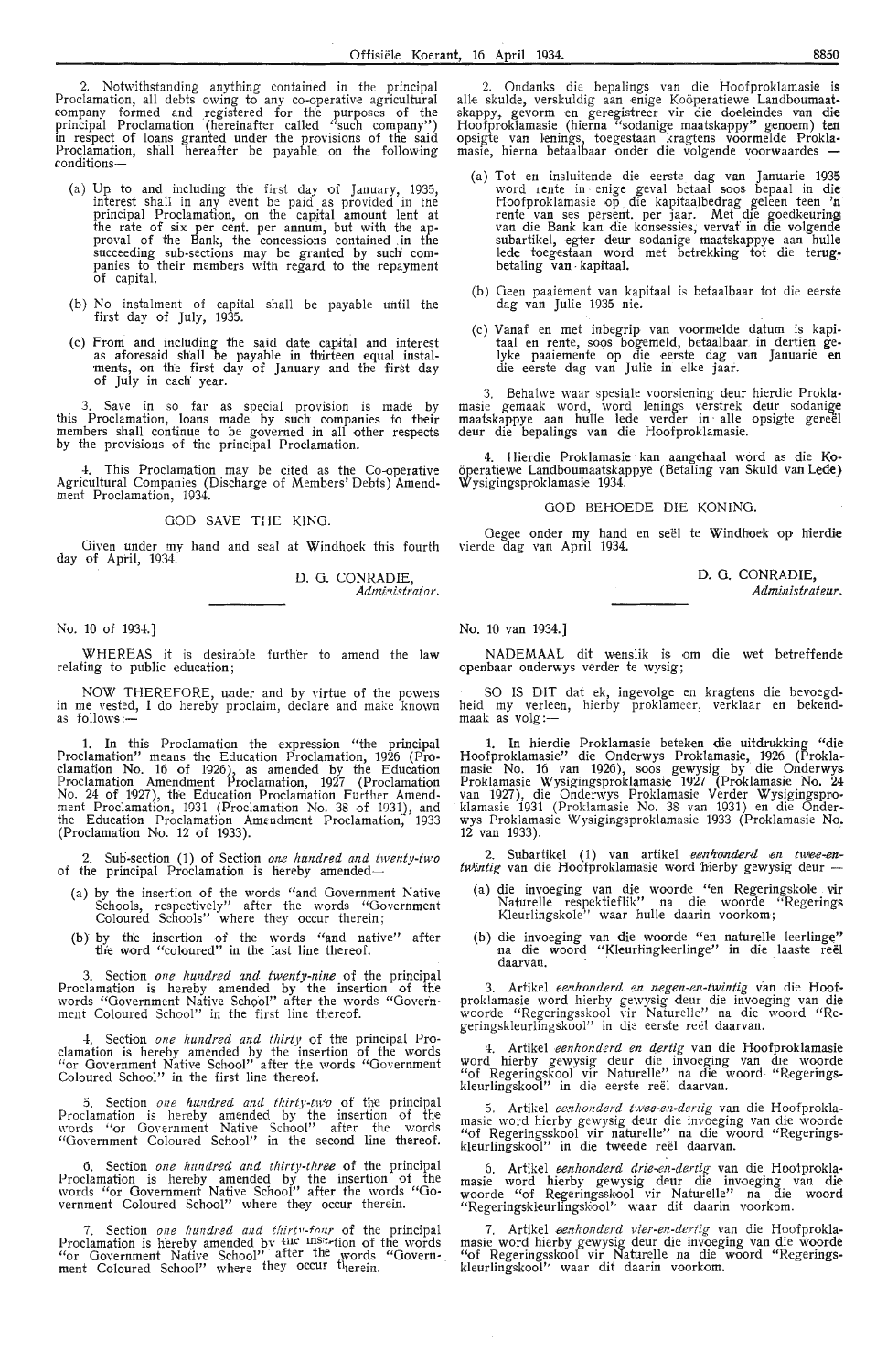Section *one hundred and thirty-five* of the principal Proclamation is hereby amended by the insertion of the words "or Government Native School" after the words "Government Coloured School" in the first line thereof.

9. Section *one hwzdred and forty-four* of the principal Proclamation is hereby amended -

- (a) by the insertion of the words "and in Government Native Schools" after the words "Government Coloured Schools" in the third line thereof;
- (b) by the insertion of the words "or Government Native School" after the words "Government Coloured School" in the seventh line thereof.

10. Section one hundred and forty-five of the principal Proclamation is her-eby amended by the insertion of the words "and Government Native Schools" after the words "Government Coloured Schools" where they occur therein.

11. Section one hundred and forty-six of the principal Proclamation is hereby amended by the insertion of the words "and Government Native Schools" after the words "Government Coloured Schools" where they occur therein.

12. Section *one hundred and forty-seven* of the principal Proclamation is hereby amended by the insertion of the words "or Government Native School" after the words "Go• vernment Coloured School" where they occur therein.

13. Section *one hundred and forty-nine* of the principal Proclamation is hereby amended by the insertion of the words "or Government Native Schools" after the words "Government Co1oured Schools" where they occur therein.

**14.** Section *one hundred and fifty-two* of the principal **Proclamation** is hereby amended

- (a) by the insertion of the words "and in Government Native Schools" after the words "Government Coloured Schools" where they occur in sub-section (1) thereof;
- (b) by the insertion of the words "and in Government Native Schools" after the words "Government Coloured Schools", where they occur in sub-section (2) thereof;
- (c) by the insertion of the words "or Government Native School", after the words "Government Coloured School" where they occur in sub-section  $(4)$  thereof;
- (d) by the insertion of the words "or in Government Native Schools" after the words "Government Coloured Schools" where they occur in sub-section (5) thereof.

15. This Proclamation may be cited as the Education Proclamation Further Amendment Proclamation, 1934.

GOD SAVE THE KING.

Given under my hand and seal at Windhoek this fourth day of April, 1934.

D. G. CONRADIE, *Admi.'listrator.* 

No. 11 of 1934.]

WHEREAS it is desirable to make provision for the recognition of letters of Administration granted in certain states;

NOW THEREFORE, under and by virtue of the powers in me vested by section *forty* of the Administration of Estates Act, 1913 (Act No. 24 of 1913), as applied to this Territory by section *two* of the Better Administration of Justice Proclamation, 1921 (Proclamation No. 52 of 1921), I do hereby proclaim, declare and make known that from the date of publication hereof, the provisions of sections *forty-one* and *forty-three* of the said Act shall apply to all Letters of Administration at any time granted in the following States:-

The United Kingdom of Great Britain and Ireland, The Bechuanaland Protectorate, Southern Rhodesia. Swaziland, Basutoland, Northern Rhodesia, East Africa, Nyasaland and the Mandated Territory of Tanganyika. GOD SAVE THE KING.

Given under my hand and seal at Windhoek this fourth day of April, 1934.

D. G. CONRADIE *Adml:zistraior.* 

8. Artikel *eenlwnderd vyf-en-dertig* van die Hoofproklamasie word hierby gewysig deur die invoeging van die woorde "of Regeringsskool vir Naturelle" na die woord "Regeringskleurlingskool" in die eerste reel daarvan.

9. Artikel *eenhonderd vier-en-veertig* van die Hoofproklamasie word hierby gewysig deur -

- (a) die invoeging van die woorde "en in Regeringssko!e vir Naturelle" na die woord "Regeringskleurlingskool"<br>in die derde reël daarvan.
- (b) die invoeging van die woorde "of Regeringsskool vir Naturelle" na die woord "Regeringskleurlingskool" in die sesde reël daarvan.

10. Artikel eenhonderd vyf-en-veertig van die Hoofproklamasie word hierby gewysig deur die invoeging van die woorde "en Regeringsskole vir Naturelle" na die woord "Regeringskleurlingsko!e" waar hulle daarin voorkom.

11. Artikel *eenhonderd ses-en-veertig* van die Hoofproklamasie word hierby gewysig deur die invoeging van die woorde "en Regeringsskole vir Naturelle" na die woord "Regeringskleurlingskole" waar dit daarin voorkom.

12. Artikel eenhonderd sewen-en-veertig van die Hoofproklamasie word hierby gewysig deur die invoeging van die woorde "of Regeringsskool vir Naturelle" na die woord "Regeringskleurlingskool" waar dit . daarin voorkom.

13. Artikel eenlionderd negen-en-veertig van die Hoofproklamasie word hierby gewysig deur die invoeging van die woorde "of Regeringsskole vir Naturelle" na die woord "Regeringskleurlingskool" waar dit daarin voorkom.

14. Artikel *eenhonderd twee-en-vyftig* van die Hoofproklamasie word hierby gewysig deur

- (a) die invoeging van die woorde "en in Regeringskole vir Naturelle" na die woord "Regeringskleurlingskole" waar dit in subartikel (1) daarvan voorkom;
- (b) die invoeging van die woorde "Regeringsskole vir Naturelle" na die woord "Regeringskleurlingskole" waar dit in subartikel (2) daarvan voorkom;
- (c) die invocging van die woorde "of Regeringsskole vir Naturelle<sup>7</sup> na die woord "Regeringskleurlingskool"<br>waar dit in subartikel (4) daarvan voorkom;
- (d) die invoeging van die woorde "of in Regeringsskole vir Naturelle" na die woord "Regeringskleurlingskole"<br>waar dit in subartikel (5) daarvan voorkom.

15. Hierdie Proklamasie kan aangehaal word as die Onderwys Proklamasie Verder Wysigingsproklamasie 1934

#### GOD BEHOEDE DIE KONING.

Oegee onder my hand en see! te Windhoek op hierdie vierde dag van April 1934.

D. G. CONRADIE, *Administrateur* 

#### No. 11 van 1934.]

NADEMAAL dit wenslik is om voorsiening te maak vir die erkenning van Briew'e van Administrasie uitgereik in sekere state;

SO IS DIT dat ek, ingevolge en kragtens die bevoegdheid my verleen by artikel *veerlig* van die Boedelwet, 1913<br>(Wet No. 24 van 1913), soos op hierdie Gebied toegepas deur<br>artikel *twee* van "De Betere Rechtsbedeling Proklamatie 1921" (Proklamasie No. 52 van 1921), hierby proklameer, verklaar en bekend maak dat, vanaf die datum van publikasie hiervan, die bepalings van artikels een-en-veertig en *drie-en-veertig* van g,enoemde Wet van toepassing sal wees op alle Briewe van Administrasie w'at te enige tyd uitgereik is in die volgende state:-

Die Verenigde Koninkryk van Groot Brittanje en ler-

land; Die Bechuanaland Protektoraat;

- Suid-Rhodesie; Basoetoland Swaziland;
- Noord-Rhodesie;

Oos-Afrika;

Niassaland en die Mandaatgebied Tanganjika. GOD BEHOEDE DIE KONINO.

Gegee onder my hand en seël te Windhoek op hierdie vierde dag van April 1934.

D. G. CONRADIE, *Administrateur,*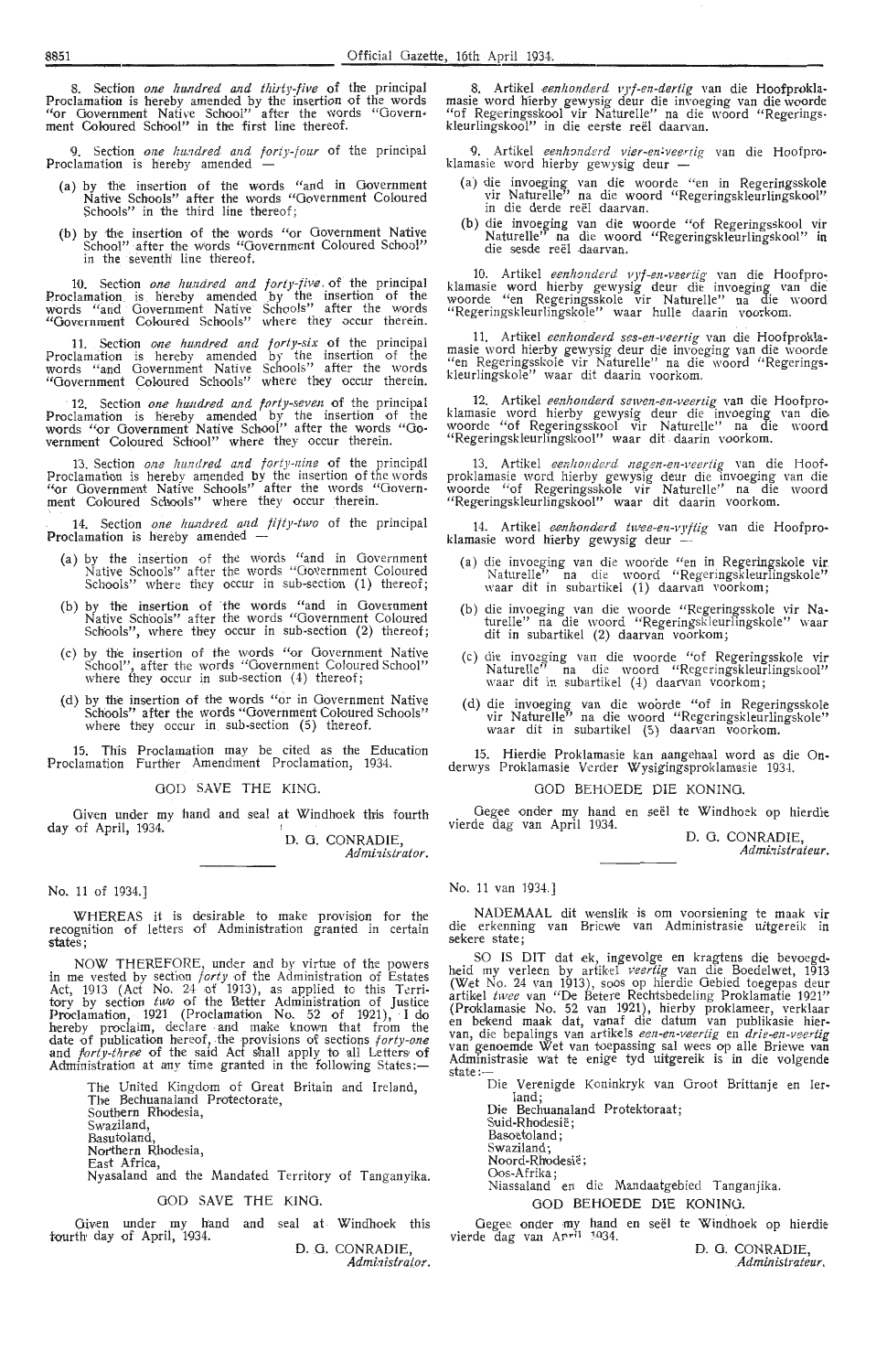## **Government Notices.**

The following Government Notices are published for general information.

> F. P. COURTNEY CLARKE, *Acting Secretary for South West Africa.*

,Aqministrator's Office, **Windhoek.** 

No. 41.] [3rd April, 1934. No. 41.] (3 April 1934.

#### FISHERIES BOARD: LUDERITZ.

The Administrator has been pleased, under section *twenty* vf Proclamation No. 18 of 1922, to nominate WILLIAM HENRY WIGGINS, during pieasure, to the board for the magisterial district of Lüderitz in connection with sealing and fishery matters in the place of Hugh Donaghey, transferred.

No. 42.] [ 3rd April, 1934. No. 42.] [3 April 1934.

#### SPECIAL JUSTICE OF THE PEACE: GIBEON.

The Administrator has been pleased, in terms of Subsection (1) of Section *nine* of the Special Justices of the Peace Proclamation, 1921, to appoint WILHELM OTTO HEIN-RICH MENGE as Special Justior of the Peace for the district of Gibeon, with effect from the 1st April, 1934.

No. 43.] [3rd April, 1934. No. 43.] (3 April 1934.

#### POUND AT HAM RIVER, DISTRICT WARMBAD: ESTABLISHMENT OF, ETC.

The Administrator has been plased, in terms of section *two* of Proclamation No. 5 of 1917, to authorise the establishment of a Pound at Ham River, in the district of Warmbad, -and the appointment of KURT KlBIRSKE, Esq., as Pound- master thereof, with effect from He 1st April, 1934.

No. 44.] [9th April, 1934. No. 44.] [9 April 1934.

1. APPOINTMENT AS COMMISJONER OF OATHS. Area of jurisdiction. District of Warmbad.

JOHN WILIAM VAN DER MERWE:

District of Warmbad.

2. CANCELLATION OF APPOINMENT AS COMMISSIONER Of OATHS :

ANDRIES WILLEM LOUW:

No. 45.] [9th April, 1934.

#### VILLAGE MANAGEMENT 30ARD OF AUS:

#### APPOINTMENT OF MEMBERS.

The Administrator has been plased, in terms of section two (c) of the Village Managemt Boards Proclamation, 1925 (Proclamation No. 2 of 125), to appoint Messrs.<br>A. LUBOWSKI of Farm Kubub, \us, and J. D. WOEKE of Aus, as members of the Villag Management Board of Aus, vice Messrs. van Tonder and Goldwasser resigned.

## **Goewermentskennisgewings.**

Die volgende Goewermentskennisgewings word vir algemene informasie gepubliseer.

> F. P. COURTNEY CLARKE, *W aarnem. Sekretaris vir Suidwes-Af,rika.*

Kantoor van die Administrateur, Windhoek.

#### VISSERYRAAD: LUDERITZ.

Dit het die Administrateur behaag om, kragtens artikel *tw'intig* van Proklamasie No. 18 van 1922, WILLIAM HENRY WIGGINS herroepelik te benoem tot die raad vir die magistraatsdistrik Luderitz in verband met robbevangs- en visseryaangeleenthede, in die plek van Hugh Donaghey wat ver-

#### SPESIALE VREDEREGTER: GIBEON.

Dit het die Administrateur behaag om, ooreenkomstig sub-<br>artikel (1) van artikel *nege* van die Spesiale Vrederegters Proklamasie 1921, WILHELM OTTO HEINRICH MENGE aan te stel as Spesiale Vrederegter vir die distrik Oibeon met ingang vanaf 1 April 1934.

#### SKUT TE "HAM RIVER", DISTRIK WARMBAD:

#### OPRIGTINO VAN, ENS.

Dit het die Administrateur behaag om, ooreenkomstig ar-<br>tikel *twee* van Proklamasie No. 5 van 1917, die oprigting<br>van 'n skut te "Ham River", in die distrik Warmbad, en die benoeming van Mnr. KURT KUBIRSKE as skutmeester daar-van, met ingang vanaf 1 April 1934, goed te keur.

l. BENOEMlNG VAN KOMMISSARIS VAN EDE.

JOHN WILLIAM VAN DER MERWE:

2. KOMMISSARIS VAN EDE: HERROEPING VAN.

ANDRIES WILLEM LOUW :

No. 45.]

#### DORPSBESTUURSRAAD VAN AUS:

#### BENOEMING VAN LEDE.

Dit het die Administrateur behaag om, ooreenkomstig<br>artikel *twee* (c) van die "Dorpsbestuursraden Proklamatie, 1925'' (Proklamasie No. 2 van 1925), die here A. LL-<br>BOWSKI, van Plaas Kubub, Aus, en J. D. WOEKE van Aus, as lede van die Dorpsbestuursraad van Aus te be- noem, in die plek van die here van Tonder en Ooldwass::r, wat bedank het.

*R,,egsmagsgebied.* 

Distrik Warmbad.

Distrik Warmbad.

[9 April 1934.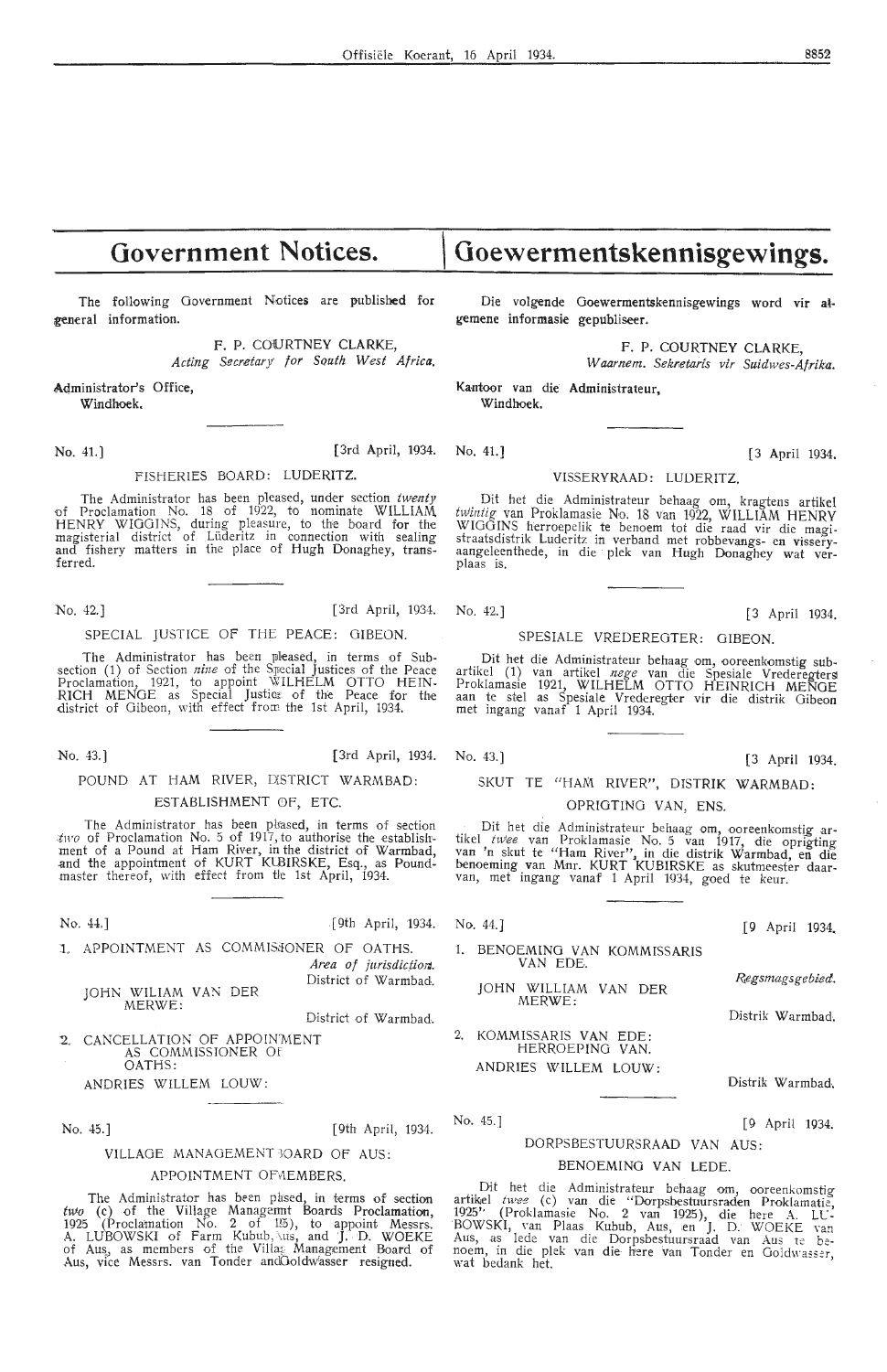No. 46.] [ 11th March, 1934. No. 46.] [ 11 Maart 1934. [ 11 Maart 1934.

#### **NATURALIZATION.**

The Administrator, being satisfied that the persons described in the Schedule hereto have owing *to* error been excluded from the list, published under Government Notice No. 13 of the 16th January, 1931, of persons who became naturalised in t erms of the provisions of section *one* of the South West Africa Naturalization of Aliens Act, 1928 (Act **No.** 27 of 1928), has been pleased to amend the said lisf which is hereby acoordingly amended, by the inclusion therein of the names of the persons described in the Schedule hereto.

#### SCHEDULE.

- 1. BERKER, Hans Joachim (10), Windhoek.
- 2. BUTHUT, Heinz (23), Windhoek.
- 3. NITSCHE, Lothar Hans Helmuth (21), Eremutua, **Omaruru;**
- 4. PETTER, Lieselotte Erika Johanna (22), Windhoek.

#### No. 47.] [11th April, 1934. No. 47.] [11 April 1934. [11 April 1934.

Under and by virtue of the powers conferred by Sections *tw'o* and *three* of the Further Administration of Justice Proclamation, 1920, the Administrator has divided the Territory of South West Africa into the following Circuit Districts:—

CIRCUIT COURTS.

- ( 1) *Southern Circuit District No .* 1 comprising the Ma-gisterial Districts of Gibeon and Maltahoh·e.
- (2) *Southem Circuit District No.* 2 comprising the **Ma**gisterial Districts of Aroab, Bethanie, Keetmanshoop, Luderitz and Warmbad.
- (3) *Northern Circuit District* comprising the Magisterial Districts of Grootfontein, Karibib, Okahangja, Omaruru, Otjiwarongo, Outjo. Ovamboland, Rehoboth, Swakopmund, Windhoek and Gobabis.

and has directed that Circuit Courts shall be held in the town and on the days and at the times set forth in the Schedule hereto, provided that in the event of the Judge being prevented by any unforseen cause of delay from opening the Circuit Court at any of the said places on the day fixed for the purpose, such Circuit Court shall be opened on the day on which the Judge shall arrive at such place or as<br>soon thereafter as conveniently may be.

#### SCHEDULE.

For the *Southern Circuit District No.* 1 at Mariental on Monday, the 30th day of April, 1934, at 11.0 a.m.

For the Southern Circuit District No. 2 at Keetmanshoop on Monday, the 7th day of May, 1934, at 10.0 a.m.

For the *Northern Circuit District* at Windhoek on Tuesday, the 15th day of May, 1934, at  $10.0\,$  a.m.

#### NATURALISASIE.

Daar die Administrateur oortuig is dat die persone, wat in die Bylae hiervan beskrywe is, per abuis uitgelaat is uit<br>die lys, gepubliseer onder Goewermentskennisgewing No. 13<br>van 16 Januarie 1931, van persone wat kragtens die bepalings<br>van artikel *een* van die Wet op Naturalis linge (SuidWes-Afrika ), 1928 (Wet No. 27 van 1928) genaturaliseer geword het, het dit hom behaag om die voor-<br>melde lys te wysig, wat dienooreenkomstig hierby gewysig word, deur die insluiting daarin van die name van die per-<br>sone wat in die Bylae hiervan beskrywe is.

#### BYLAE.

- 1. BERKER, Hans Joachim (10), Windhoek.
- 2. BUTHUT, Heinz (23), Windhoek.
- 3. NITSCHE, Lothar Hans Helmuth (21), Eremutua, Omaruru.
- 4. PETTER, Lieselotte Erika Johanna (22), Windhoek.

#### RONDGAANDE HOWE.

Ingevolge en kragtens die bevoegdheid hom verleen bv artikels *twee* en *drie* van "De Verdere Rechtsbedelings Proklamatie 1920" het die Administrateur die Oebied Suidwes-Afrika in die volgende rondgangdistrikte verdeel :-

- (1) Suidelike Rondgangdistrik No. 1 omvattende die magistraatsdistrikte Gibeon en Maltahohe;
- (2) *Suidelike Rondga,ngdistrik No.* 2 omvattende die magistraatsdistrikte Aroab, Bethanie, Keetmansboop, magistraatsdistrikte A<br>Luderitz en Warmbad;
- (3) Noordelike Rondgangdistrik omvattende die magistraatsdistrikte Grootfontein, Karibib, Okahandja, Omaruru, Otjiwarongo, Outjo, Ovamboland, Rehoboth, Swakopmund, Windhoek en Gobabis;

en gelas dat rondgaande howe gehou sal word in die dorpe en op die dae en die ure, wat in die Bylae hiervan uiteengesit word, met dien verstande dat ingeval die Regter deur enige onvoorsiene oorsaak van vertraging verhinder word<br>om die Rondgaande Hof op enige van die voormelde plekke op die dag bepaal vir daardie doel te open, sodanige Rondgaande Hof geopen sal word op die dag waarop die Regter op sodanige plek aankom' of so gou as doenlik daarna,

#### BYLAE.

Vir die *Suidelike Ro.ndgangdistrik No.* 1 te MarientaI op Maandag, 30 April 1934, om 11.0 Y.m.

Vir die *Suidelike Rondga,ngdistrik No.* 2 te Keetmanshoop op Maandag, 7 Mei  $\overline{1934}$  om 10.0 v.m.

Vir die Noordelike Rondgangdistrik te Windhoek op. Dinsdag, 15 Mei 1934 om 10.0 v.m.

## **General Notice.**

# **Algemene Kennisgewing.**

#### (No. 18 of 1934.)

Notice is hereby given in terms of section 13 (2) of the Education Proclamation, (Proclamation No. 16 of 1926), that a meeting of parents and guardians of children attending the Government School, Uitkyk, district Grootfontein,<br>will be held in the school building at 10.0 a.m. on Saturday the 9th June, 1934, for the pur:pose of electing a school committee for the said school.

#### (No. 18 van 1934.)

Hiermee word ooreenkomstig die bepalings van artikel 13 (2) van die Onderwysproklamasie, (Proklamasie No. 16 van 1926) vir algemene inligting bekendgemaak dat 'n ver-<br>gadering van ouers en voogde van kinders wat die Regeringsskool Uitkyk, distrik Grootfontein, bywoon, op Saterdag 9 Junie<br>1934, 10 v.m., in die skoolgebou gehou sal word teneinde<br>'n skoolkomitee vir genoemde skool te kies.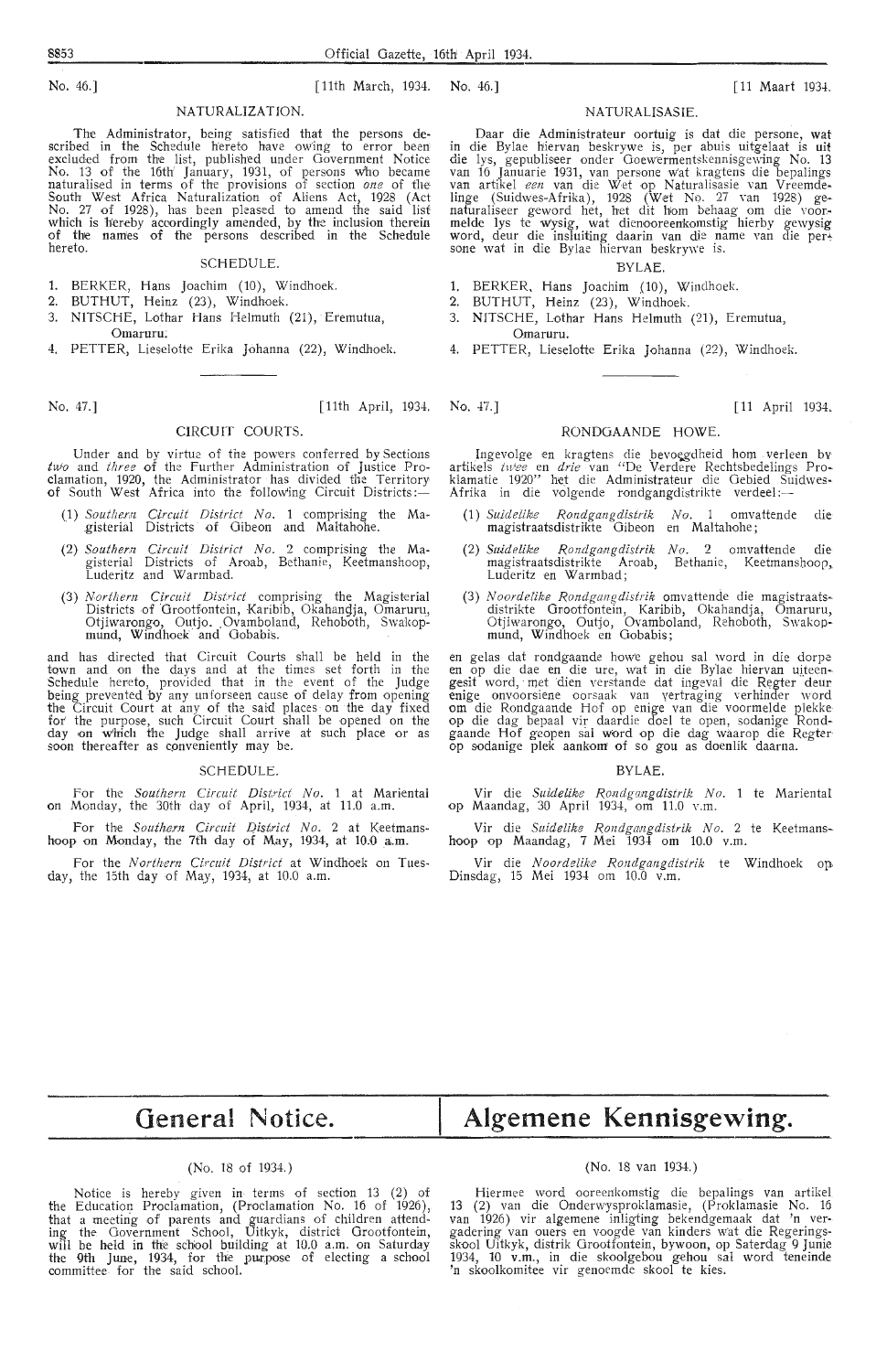#### ADVERTISING IN THE OFFICIAL GAZETTE OF SOUTH WEST AFRICA.

1. The *Official Gazette* will be published on the 1st and **15th** day of each month; in the event of either of those days falling on a Sunday or Public Holiday, the *Gazette* **will be** published on the next succeeding working day.

2. Advertisements for insertion in the *Gazette* must be delivered at the office of the Secretary for South West Africa (Room 46, Government Buildings, Windhoek) in the languages in which they are to be published, not later than 4.30 p.m. on the *ninth* day before the date of publication of the *Qazette* in which they are to be inserted.

3. Advertisements will be inserted in the *Gazette* **after.**  the official matter or in a supplement to the *Gazette* at the discretion of the Secretary.

4. Advertisements will be published in the *Official 1 Qazette* in the English, Dutch or German languages; the necessary translations must be furnished by the advertiser <0r his agent. It should be borne in mind however, that the German version of the *Gazette* is a translation only and not the authorised issue.

5. Only legal advertisements are accepted for publication in the *Official Gazette*, and are subject to the approval of the Secretary for South West Africa, who can refuse to .accept or decline further publication of any advertisement.

6. Advertisements should as far as possible be typewritten. Manuscript or advertisements should be paper only, and all proper names plainly inscribed; in the event of any name being incorrectly printed inscribed; in the event of any name being incorrectly **printed** .as a result of indistinct writing, the advertisement can only be republished on payment of the cost of another insertion.

7. The Subscription for the *Official Gazette* is 20/- per .annum, post free in this Territory and the Union of South .Africa obtainable from Messrs. John Meinert Ltd., Box 56, Windhoek. Postage must be prepaid by .Overseas subscribers. Single copies of the *Gazette* may be obtained either from Messrs. John Meinert Ltd., Box 56, Windhoek, or from the :Secretary for South West **Africa** at the price of 1/- per copy.

8. The charge for the insertion of advertisements other than the notices mentioned in the succeeding paragraph is at the rate of 7/6 per inch single column and 15/- per inch double column, repeats half price. (Fractions of an inch to be reckoned an inch.)

9. Notices to Creditors and Debtors in the estates of executors concerning liquidation accounts lying for inspection, are published in schedule form at 12/- per estate.

16. No advertisement will be inserted unless the charge is prepaid. Cheques, drafts, postal orders or money orders must be made payable to the Secretary for South West Africa.

#### REHOBOTH FARMER CREAMERY, LTD., in liquidation

Notice is hereby given that we have applied to the Master of the High Court of S.W.A., Windhoek, for an extension of 8 months, calculated from the 16th December, 1933, wherein which to file the liquidation account in the above Estate, the reason being that the assets of th

> J. PRIFLINGER, E. WORMS Joint Liquidators.

Windhoek,

5th April, 1934.

## Advertisements. Advertensies.

#### ADVERTEER IN DIE OFFISIËLE KOERANT VAN SUIDWES-AFRIKA.

1. Die *Offisiële Koerant* sal op die 1ste en 15de van **clke** maand verskyn; ingeval een van hierdie dae op 'n. Sondag of Publieke Feesdag val, dan verskyn die *Offisiële K.oerant* op die eersvolgende werkdag.

2. Advertensies wat in die *Offisiële Koerant* geplaas.<br>moet word, moet in die taal waarin hulle sal verskyn ingehandig word aan die kantoor van die Sekretaris vir Suidwes-Afrika (Kamer 46, Regerings-Geboue, Windhoek), nie later as 4.30 n.m. op die neënde dag voor die datum van verskyning van die Offisiële Koerant waarin die adverten

3. Advertensies word in die Offisiële Koerant geplaas agter die offisiële gedeelte, of in 'n ekstra blad van die *Koerant*, soos die Sekretaris mag goedvind.

4. Advertensies word in die Offisiële Koerant gepubli-<br>seer in die Engelse, Afrikaanse en Duitse tale; die nodige vertalinge moet deur die adverteerder of sy agent gelewer word. Dit moet onthou word dat die Duitse teks van die Offisiële Koerant slegs 'n vertaling is, en nie die geoutoriseerde uitgawe is nie.

5. Slegs wetsadv-ertensies word aangeneem vir publi- kasie in die *Otfisiele Koerant,* en hulle is onderworpe aan die goedkeuring van die Sekretaris vir Suidwes-Afrika, wal: die aanneming of verdere publikasie van 'n advertensie magweier.

6. Advertensies moet sover as moontlik op die masjiea, geskryf wees. Die manuskrip van advertensies moet slegs op een kant van die papier geskryf word, en ane name moet duidelik wees; ingeval 'n naam ingevolge onduidelike hand-<br>skrif foutief gedruk word, dan kan die advertensies slegs.<br>dan weer gedruk word as die koste van 'n nuwe opneming<br>betaal word.

7. Die jaarlikse intekengeld vir die Offisiële Koerant is 20/-, posvry in hierdie Gebied en die Unie van Suid-Afrika, verkrygbaar van die here John Meinert, Bpk., Posbus 56, Windhoek. Posgeld moet vooruit betaal word deur oorseese intekenaars. Enkele eksemplare van die *Offisiële Koerant* is verkrygbaar of van die here John Meinert, Bpk., Posbus 56, Windhoek, of van die Sekretaris vir Suidwes-Afrika teen die prys van 1/- per eksemplaar.

8. Die koste vir die opname van advertensies, behalwe die kennisgewings, wat in die volgende paragraaf genoem is, is teen die tarief van 7/6 per duim enkel kolom, en 15/ per duim dubbel. kolom, herhalkigs teen half prys. (Gedeel-tes van 'n duim moet as 'n voile duim . bereken word).

9. Kennisgewings aan krediteure en debiteure in die boedels van oorlede persone, en kennisgewings van eksekuteurs. betreffende likwidasie-rekenings, wat vir inspeksie le, word in skedule-vorm gepubliseer teen **12/-** per boedel.

10. Geen advertensie sal geplaas word nie, tensy die koste vooruit betaal is. Tjeks, wissels, pos- of geldorders.<br>moet betaalbaar gemaak word aan die Sekretaris vir Suidwes-<br>Afrika.

#### A. BARRY (PTY.) LTD. IN LIQUIDATION.

Notice is hereby given that the First Liquidation and Distribution Account was duly confirmed on the 29th March 1934, and that a dividend is being paid.

Address The Trust & Estate Co. (Pty.) Ltd.<br>P.O. Box 18,

Windhoek.

E. WORMS,<br>Liquidator.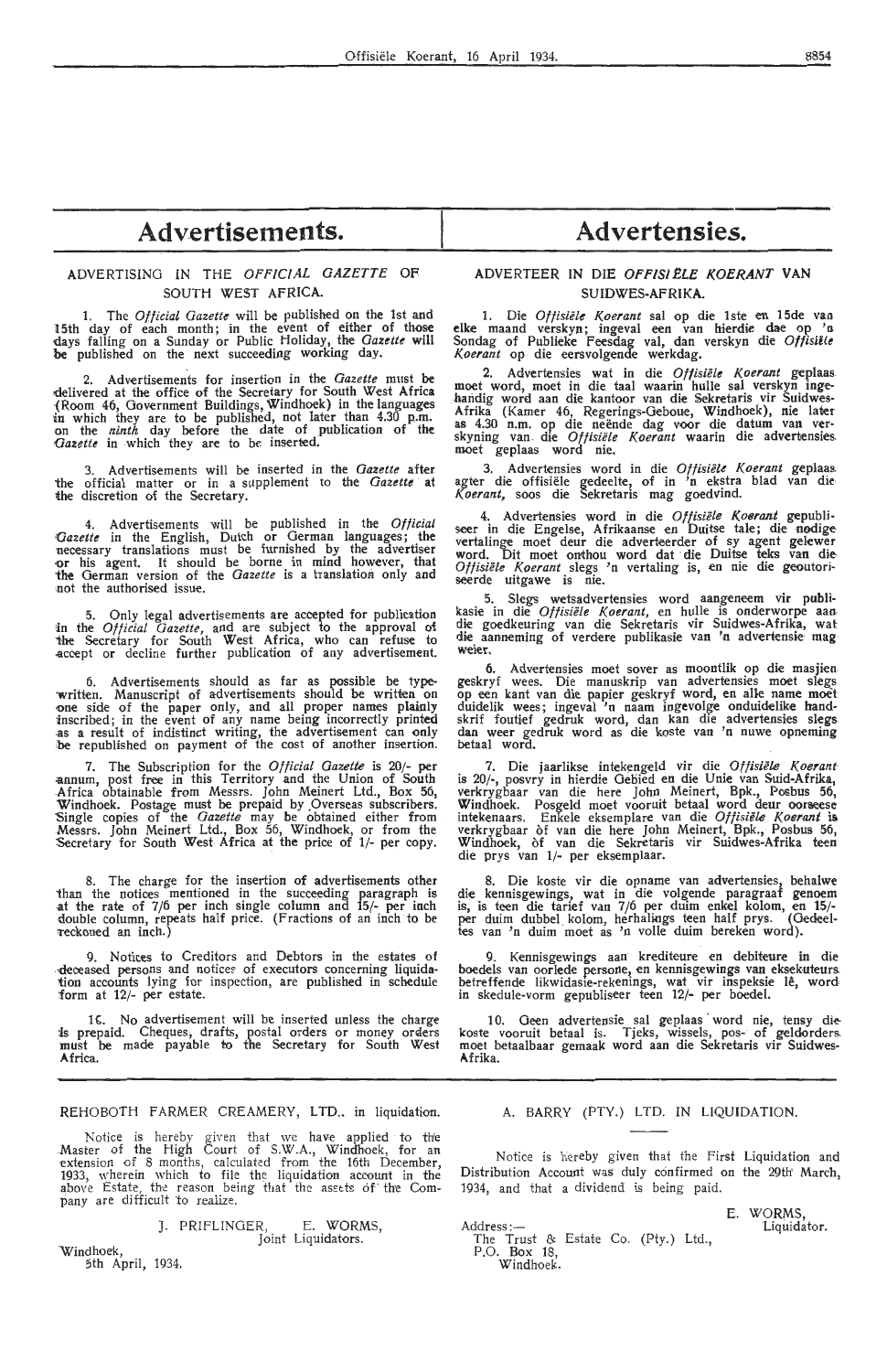NOTICES OF TRUSTEES AND ASSIGNEES. Pursuant to Section *ninety-nine,* Sub-section {2), of the Insolvency Act, 1916, as applied to South West Africa.

The liquidation accounts and plans of distribution or/and contribution. in the Assigned or Sequestrated Estate• mentioned in the subjeined Schedule having been confirmed on the dates therein mentioned, notice is hereby given that **a** dividend is in course of (ilayment or/and a contribution in course of collection in the said Estates as in the Schedule is set forth, and that every creditor liable to contribute is required to pay the trustee or assignee the amount for whicbhe is liable at the address mentioned in the Schedule.

KENNISGEWING VAN KURATORS EN BOEDELBEREDDERAARS. Ingevolge artiekel neën-en-neëntig, onderartiekel (2) van die Insolvensiewet 1916, soos op Suidwes-Afrika toegepas.

Aangesien die likwidasierekenings en state van distribusie of/en kontribusie in die afgestane of gesekwestreerde boedels vermeld in die onderstaande Bylae op die daarin genoemde datums bekragtig is, word hiermee kennis ge-<br>gee dat 'n diwident uitgekeer of/en 'n kontribusie in vermelde boedels ingevorder sal word, soos uiteengesit in Bylae, en dat elke kontribusiepligtige skuldeiser die deur hom verskuldigde bedrag aan die kurator of boedelberedde<br>raar by die adres in die Bylae genoem, moet betaal.  $Form No. 7. / Formulier No. 7.$  SCHEDULE - BYLAE.

| No. of<br>Estate<br>No. van<br><b>Boedel</b> | Name and Description<br>of Estate<br>Naam en Beskrywing<br>van Boedel   | Date when I<br>Account<br>Confirmed 1<br>Datum<br>waarop Re-I<br>kening be-<br>kragtig | Whether a Dividend is<br>being paid or Contri-<br>bution being collected,<br>or both<br>Of 'n diwident uitgekeer<br>word of 'n kontribusie<br>is ingevorder word of beide | Name of Trustee or<br>Assignee<br>Naam van Kurater of<br>Boedelbereddejaar | Full Address of Trustee<br>or Assignee<br>Volledige Adres<br>van<br>Kurator of<br>Boedelberedderaar |
|----------------------------------------------|-------------------------------------------------------------------------|----------------------------------------------------------------------------------------|---------------------------------------------------------------------------------------------------------------------------------------------------------------------------|----------------------------------------------------------------------------|-----------------------------------------------------------------------------------------------------|
| 220                                          | David Jacobus Viljoen Jooste,<br>farmer of Colenso,<br>district Gibeon. | 28/3/34                                                                                | Dividend is being paid                                                                                                                                                    | Erich Worms                                                                | Box 18, Windhoek                                                                                    |
| 412                                          | Arthur Eckelmann, a jeweller<br>and watchmaker of<br>Windhoek           | 4/4/34                                                                                 | Dividend is being paid                                                                                                                                                    | Erich Worms                                                                | Box 18, Windhoek                                                                                    |
| 438                                          | Rita Wuister,<br>born Michau                                            | 4/4/34                                                                                 | Dividend is being paid                                                                                                                                                    | Erich Worms                                                                | Box 18, Windhoek                                                                                    |
| 377                                          | Insolvent Estate<br>Fritz Thiel                                         | 4/4/34                                                                                 | Dividend is being paid                                                                                                                                                    | A. Neuhaus                                                                 | Box 156, Windhoek                                                                                   |

NOTICES OF TRUSTEES AND ASSIGNEES. Pursuant to Section *ninety-six*, Sub-section ((2), of the Insolvency Act, 1916, as applied to South West Africa.

Notice is hereby given that the liquidation accounts and plans of distribution or/and contribution in the Estates mentioned in the subjoined Schedule **will** lie open at the offices therein mentioned for a1 period of fourteen days, 01> such longer period as is therein stated, from the date mentioned in the Schedune or from the date of publication hereof, whichever may be later, for inspection by creditors.

KENNISGEWING VAN KURATORS EN BOEDELBERE DDERAARS. Ingevolge Artitekel ses-en-neëntig, Onderartiekel (2) van die Insolvensiewet 1916, soos op Suidwes-Afrika toeggepas.

Kennis word hiermee gegee, dat die likwidasiere.kenings en state van distribussie of/en kontribusie in die boedels, vermeld in aangehegte Bylae, vir inspeksie deur skuldeisers in die vermelde kantore, gedurende, 'n tyd∼<br>perk van veertien dae of soveel langer, soos daarin vermeld, vanaf die datum, in die Bÿylae vermeld, of vana datum van publikasie hiervan, watter datum die laaste mag wees, sal lê. Form No. 6.  $/$  Formulier No. 6.  $\sim$  S

| SCHEDULE<br>BYLAE.<br>$-$ |  |
|---------------------------|--|
|---------------------------|--|

| No. of<br>Estate<br>No. van | Name and Description of Estate<br>Naam en Beskrywing van<br>Boedel        | Description of Account<br>Beskrywing van        | Offices at whichh Account<br>will lie oppen<br>Kantore waar Reekening vir<br>inspeksie ssal lê | Date from which<br>Account will lie<br>open<br>Datum vanaf wan-<br>neer Rekening vir<br>inspeksie sal le |             |
|-----------------------------|---------------------------------------------------------------------------|-------------------------------------------------|------------------------------------------------------------------------------------------------|----------------------------------------------------------------------------------------------------------|-------------|
| Boedel.                     |                                                                           | Rekening                                        | Master<br>Meester                                                                              | Magistrate<br>Magistraat                                                                                 | From<br>Van |
| 295                         | Insolvent Estate of Friedrich<br>Wilhelm Borchert, a baker<br>of Windhoek | First Liquidation and<br>Distribution Account   | Windhoek                                                                                       |                                                                                                          | 16/4/34     |
| 373                         | Assigned Estate of David Lentin,<br>a cattle speculator of Windhoek       | First Liquidation and<br>Distribution Account   | Windhoek                                                                                       |                                                                                                          | 16/4/34     |
| 428                         | Assigned Estate<br>of Friedrich Schuelein                                 | First and Final Liquid.<br>and Distrib. Account | Windhoek                                                                                       | <b>C</b> Gobabis                                                                                         | 16/4/34     |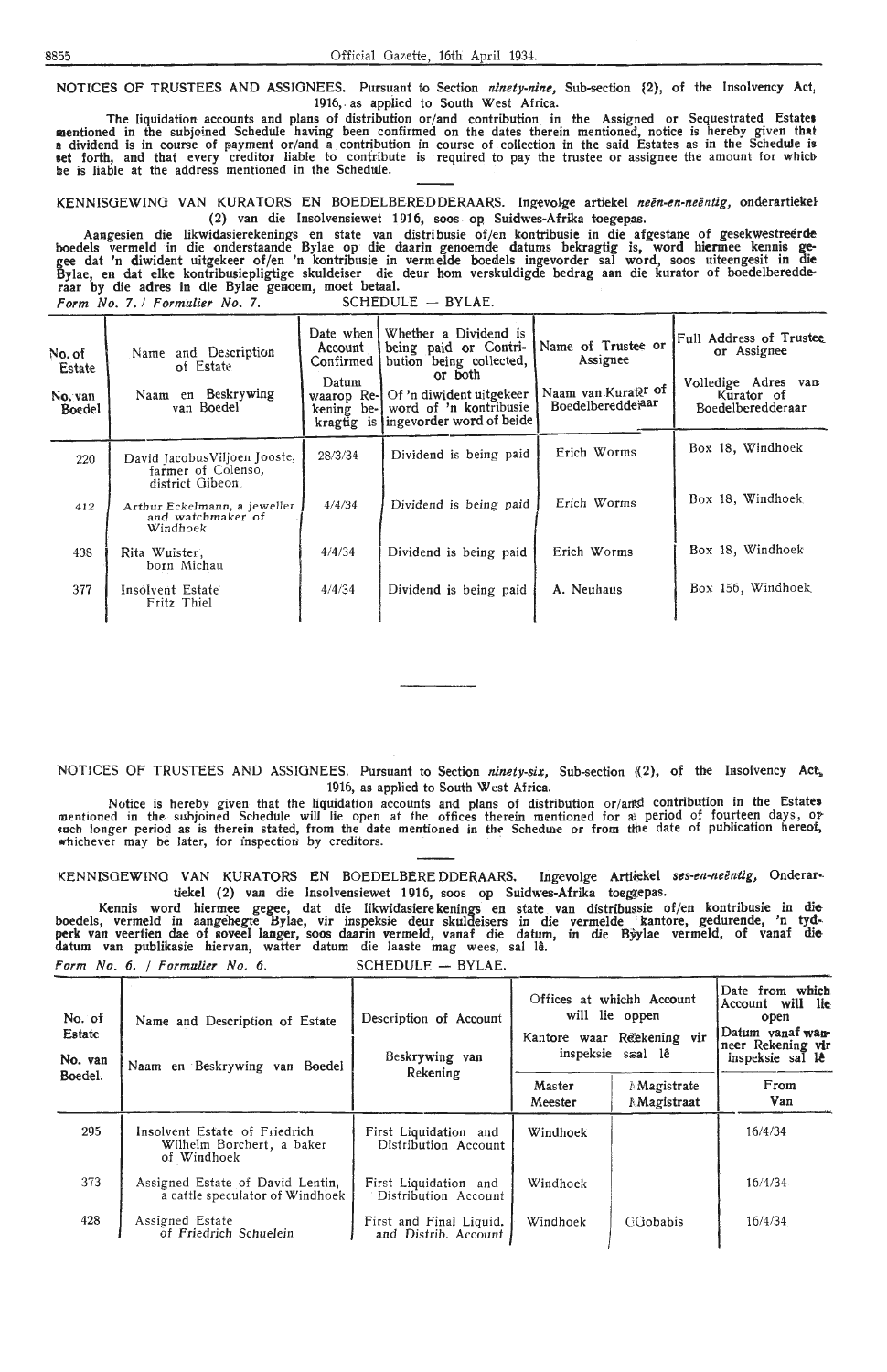#### NOTICES OF TRUSTEES AND ASSIGNEES. Pursuant to Section *ninety-four* of the insolvency Act, 1916, as applied to South West Africa.

Notice is hereby given that fourteen days after the date hereof it is the intention of the Trustees or Assignees<br>of the Sequestrated or Assigned Estates mentioned in the subjoined Schedule to apply to the Master of the Hig for an extension of time, as specified in the Schedule, within which to lodge a liquidation account and plan of distribution<br>or/and contribution.

#### KENNISGEWING VAN KURATORS EN BOEDELBEREDDERAARS. lngevolge Artiekel *vier-ea-neentig* van die Insolvensie-Wet, 1916, soos toegcpas op Suidwes-Afrika.

Kennis word hiermee gegee, dat die Kurators of Boedelberedderaars van die gesekwestreerde of afgestane Boedels,<br>vermeld in die hieronder volgende Bylae, voornemens is, om veertien dae na datum hiervan die Meester van die Hooggeregshof te versoek om 'n verlenging van die tyd genoem in die Bylae vir die indiening van 'n likwidasierekening en plan van distribusie of/en kontribusie. *Form. No. 5. I Formulier No. 5.* SCHEDULE - BYLAE.

| No. of<br>Estate<br>No. van<br><b>Boedel</b> | Name & Description<br>of Estate<br>Naam en Beskrywing<br>van Boedel                                    | Name of Trusteel<br>Assignee<br>or<br>Naam van Kurator  <br>of Boedel-<br>beredderaar | Date of Trustee or<br>Assignee's Appoint-<br>ment.<br>Datum van Aan-<br>stelling van Kurators<br>-ot<br>Boedelberedderaars. | Date when<br>Account Due<br>Datum waarop<br>Rekening inge-<br>dien moet wordl | Period of Extension<br>required.<br>Tydperk van Verlenging<br>benodig. | To whom Appli-<br>cation will be<br>made. |
|----------------------------------------------|--------------------------------------------------------------------------------------------------------|---------------------------------------------------------------------------------------|-----------------------------------------------------------------------------------------------------------------------------|-------------------------------------------------------------------------------|------------------------------------------------------------------------|-------------------------------------------|
| 405                                          | Assigned Estate of<br>Rudolf Gramowsky                                                                 | D. W. F. E. Ballot<br>& E.Worms                                                       | 22/11/32                                                                                                                    | 22/5/33                                                                       | Twelve months                                                          |                                           |
| 441                                          | Insolvent Estate<br>Johannes Rudzinske,<br>a bottle store propr.<br>and Building Contr.<br>of Windhoek | Erich Worms                                                                           | 31/7/33                                                                                                                     | 31/1/34                                                                       | Three months                                                           |                                           |
|                                              |                                                                                                        |                                                                                       |                                                                                                                             |                                                                               |                                                                        |                                           |

#### NOTICE.

#### HARIBES FARMlNG COMPANY LIMITED, (in voluntary liquidation).

Notice is hereby given that we have applied to the Master of the High Court of S.W.A., Windhoek, for an extension of 6 months, calculated from the 26th April, 1934, wherein which to file the liquidation account in the above **E**state, the reason being that it is impossible to file any such liquidation account as the action pending in the High<br>Court of S.W.A. between the Liquidators of the S.W.A. Trust Co. Ltd. i. v. L. and one Elisabeth Nissen, mentioned in a previous notice, has not yet been disposed of.

#### CARL LIST, D. W. F. E. BALLOT, Joint Liquidators.

Windhoek, 9th April, 1934.

#### NOTICE.

#### SOUTH WEST AFRICAN TRUST COMPANY LIMITED, (in voluntary liquidation).

Notice is hereby given that we have applied to the Master of the High Court of S.W.A., Windhoek, for an extension of 6 months, calculated from the 26th April, 1934, wherein which to file the liquidation account in the above<br>Estate, the reason being that it is impossible to file any such liquidation account as the action pending in the High Court of S.W .A. between the Liquidators and one Elisabeth Nissen, mentioned in a-previous notice, has not yet been<br>disposed of

> CARL LIST, D. W. F. E. BALLOT. Joint Liquidators.

Windhoek, 9th April, 1934.

## NOTICE.

#### THE DORDABIS FARMING COMPANY LIMITED, (in voluntary liquidation).

Notice is hereby giYen that we have applied to the Master of the High Court of S.W.A., Windhoek, for an extension of 6 months, calculated from the 26th April, 1934, wherein which to file the liquidation account in the above Estate, the reason being that it will only be possible to dispose of the assets of the Company at a reasonable price, particularly the 3000 head of cattle, after the close of the rainy season.

> CARL LIST, D. W. F. E. BALLOT, Joint Liquidators.

Windhoek,

9th April, 1934.

#### NOTICE.

Application having been made by HEINRICH LUDWIG HERMANN METJE for the issue and registration of a Certificate of Registered Title in respect of:

Certain Erf No. 355, situate in the Municipality and district of Luderitz, measuring twenty-one  $(21)$  Ares. Twenty-seven (27) square metres and Nineteen (19) square decimetres;

originally acquired \_by the dissolved firm of METJE *e.*  ZIEGLER from the late German Government by virtue of<br>Agreement dated the 6th February, 1914, and ratified on the 17th of April, 1914, and by the Applicant from the dissolved firm of Metje & Ziegler by Agreement of settlement dated the 27th of November 1920; all persons claiming to have any right or title in or over the said land are hereby required *to* notify me in writing of such claim within three months from the date of publication of this notice.

Should any objection be taken it shall be the duty of the person objecting in the absence of any agreement between the parties, to apply to the High Court of South West Africa, within a period of one month from the date on which the objection is lodged for an Order restraining the issue of the Certificate in question, failing which such Certificate will be issued.

#### P. S. LAMBRECHTS, Registrar of Deeds.

Windhoek,

this 15th day of March, 1934.

#### PUBLIC AUCTION.

Duly favoured with instructions from Nathan Bloch in his capacity as the Executor Dative in the Estate of the late EDUARD JOHANN OALUSSEK, also known as EDUARD GALLUSSEK, No. 1540, I shall sell by public auction the undermentioned assets of the said Deceased Estate on Friday<br>the 18th day of May, 1934, at 10 o'clock in the forenoon<br>in front of the premises on Erf No. 126, situate in the Township of Okahandja:-

- (1) Certain Erf No. 126 situate in the Township of Okahandja, measuring 53 ares and 90 square metres, together with buildings thereon constructed of brick and iron.
- (2) Certain private effects of the deceased consisting of clothing, bedding and household effects.
- TO BE SOLD WITHOUT RESERVE.

R. A. BALLOT, Auctioneer.